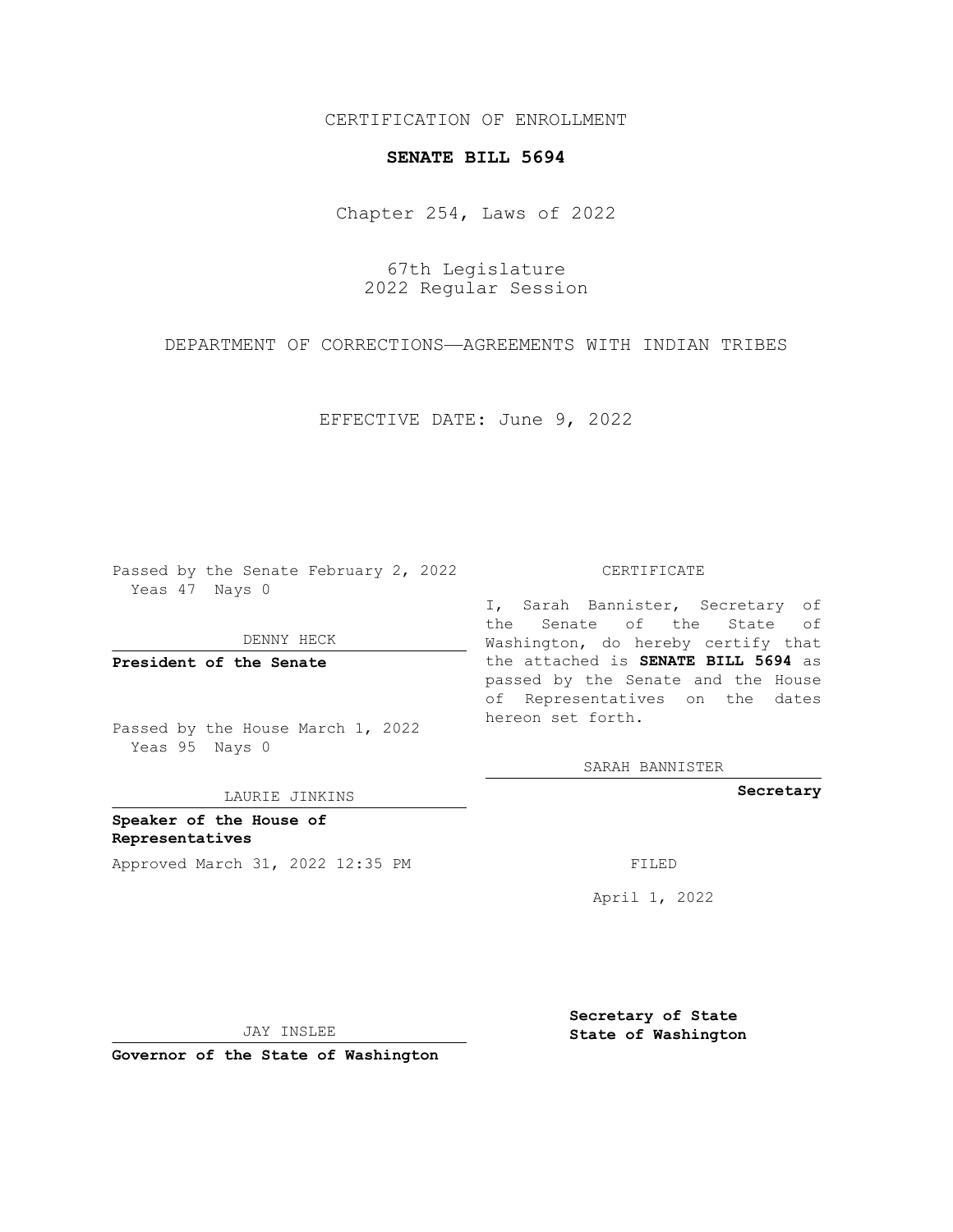## **SENATE BILL 5694**

Passed Legislature - 2022 Regular Session

**State of Washington 67th Legislature 2022 Regular Session**

**By** Senators Stanford, Robinson, and C. Wilson

Prefiled 01/06/22. Read first time 01/10/22. Referred to Committee on Human Services, Reentry & Rehabilitation.

 AN ACT Relating to recognizing Indian tribes as among the governmental entities with which the department of corrections may enter into agreements on matters to include the housing of inmates convicted in tribal court; amending RCW 72.09.015, 72.09.050, 72.68.080, 72.68.090, and 72.68.100; and creating a new section.

BE IT ENACTED BY THE LEGISLATURE OF THE STATE OF WASHINGTON:

 NEW SECTION. **Sec. 1.** The legislature recognizes that many federally recognized Indian tribes in Washington exercise felony criminal jurisdiction, yet none operate or have access to a prison facility. Tribal defendants sentenced to greater than one year in custody must serve their time in local jail facilities ill-equipped to house inmates for long sentences. This act will authorize the Washington state department of corrections to negotiate agreements with Indian tribes that will provide a public safety benefit to all residents of Washington by allowing tribal court inmates to serve their felony sentences in an appropriate facility with access to rehabilitative services.

 **Sec. 2.** RCW 72.09.015 and 2020 c 319 s 2 are each amended to 19 read as follows:

The definitions in this section apply throughout this chapter.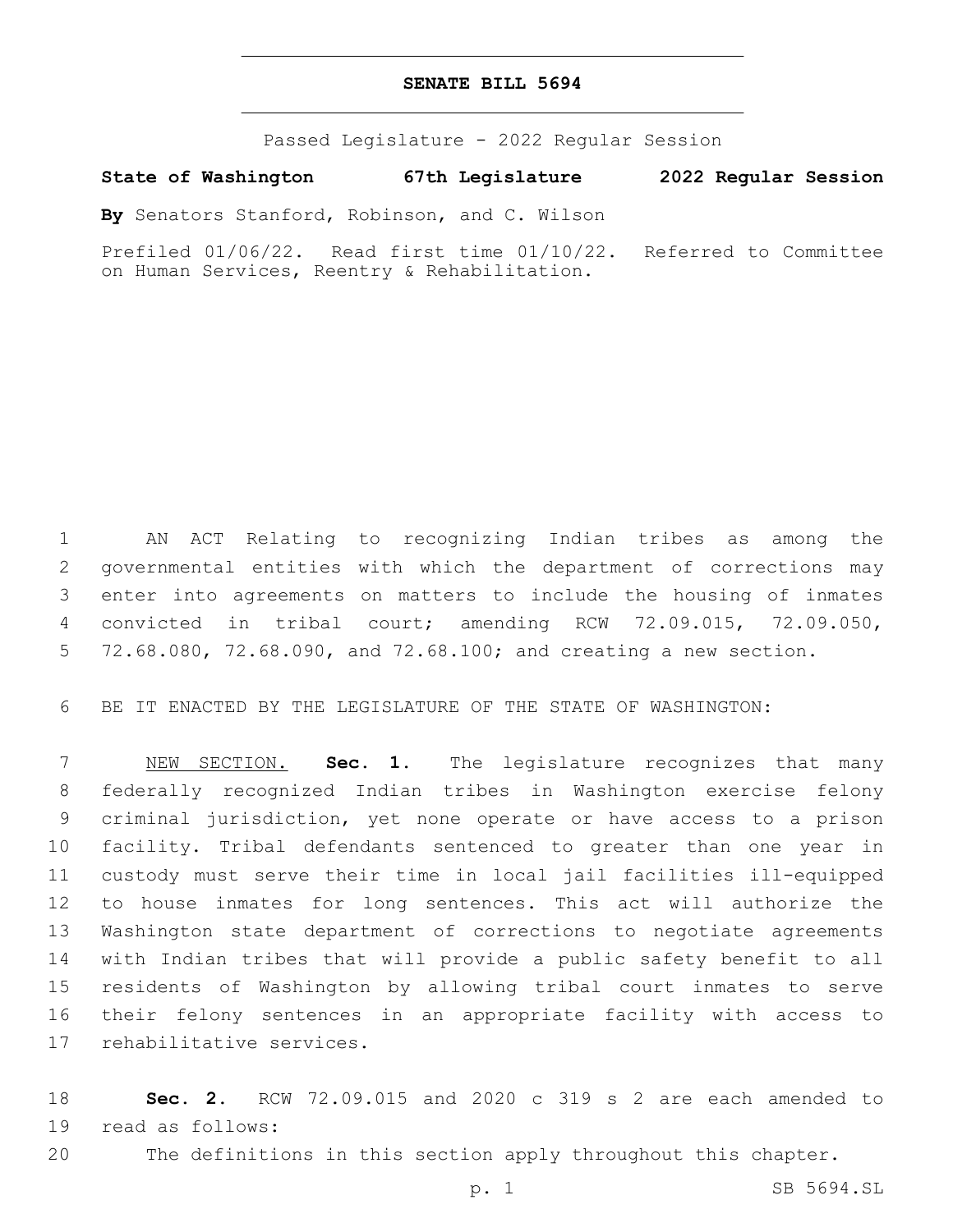(1) "Adult basic education" means education or instruction designed to achieve general competence of skills in reading, writing, and oral communication, including English as a second language and preparation and testing services for obtaining a high school diploma or a high school equivalency certificate as provided in RCW 6 28B.50.536.

 (2) "Base level of correctional services" means the minimum level of field services the department of corrections is required by statute to provide for the supervision and monitoring of offenders.

 (3) "Civil judgment for assault" means a civil judgment for monetary damages awarded to a correctional officer or department employee entered by a court of competent jurisdiction against an inmate that is based on, or arises from, injury to the correctional officer or department employee caused by the inmate while the correctional officer or department employee was acting in the course 16 and scope of his or her employment.

 (4) "Community custody" has the same meaning as that provided in RCW 9.94A.030 and also includes community placement and community 19 supervision as defined in RCW 9.94B.020.

 (5) "Contraband" means any object or communication the secretary determines shall not be allowed to be: (a) Brought into; (b) possessed while on the grounds of; or (c) sent from any institution 23 under the control of the secretary.

 (6) "Correctional facility" means a facility or institution operated directly or by contract by the secretary for the purposes of incarcerating adults in total or partial confinement, as defined in 27 RCW 9.94A.030.

(7) "County" means a county or combination of counties.

(8) "Department" means the department of corrections.

 (9) "Earned early release" means earned release as authorized by 31 RCW 9.94A.729.

 (10) "Evidence-based" means a program or practice that has had multiple-site random controlled trials across heterogeneous populations demonstrating that the program or practice is effective 35 in reducing recidivism for the population.

 (11) "Extended family visit" means an authorized visit between an inmate and a member of his or her immediate family that occurs in a private visiting unit located at the correctional facility where the 39 inmate is confined.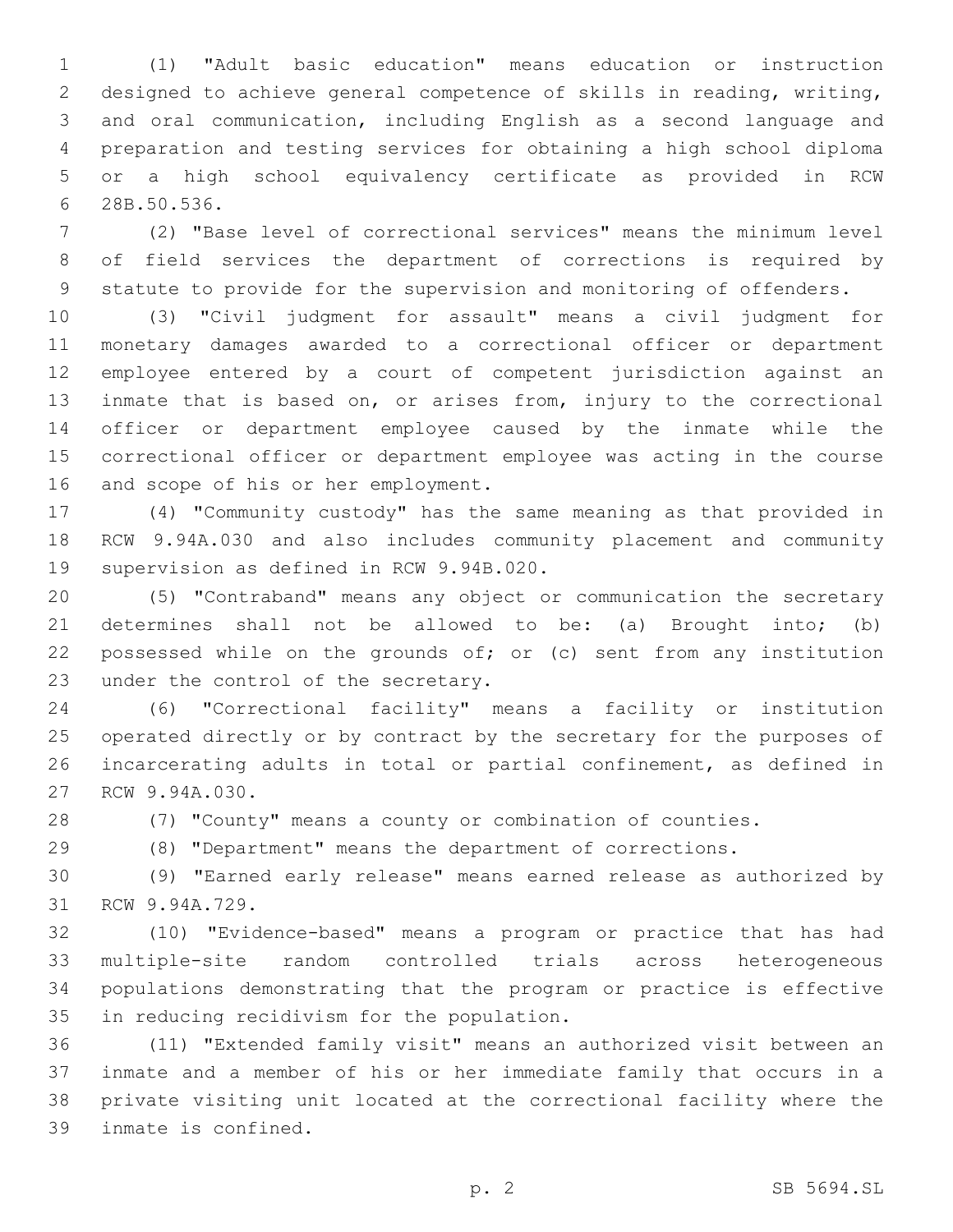(12) "Good conduct" means compliance with department rules and 2 policies.

 (13) "Good performance" means successful completion of a program required by the department, including an education, work, or other 5 program.

 (14) "Immediate family" means the inmate's children, stepchildren, grandchildren, great grandchildren, parents, stepparents, grandparents, great grandparents, siblings, aunts, uncles, and a person legally married to or in a state registered domestic partnership with an inmate. "Immediate family" includes the immediate family of an inmate who was adopted as a child or an adult, but does not include an inmate adopted by another inmate.

 (15) "Indigent inmate," "indigent," and "indigency" mean an 14 inmate who has less than a ((twenty-five dollar)) \$25 balance of disposable income in his or her institutional account on the day a 16 request is made to utilize funds and during the ((thirty)) 30 days 17 previous to the request.

 (16) "Individual reentry plan" means the plan to prepare an offender for release into the community. It should be developed collaboratively between the department and the offender and based on an assessment of the offender using a standardized and comprehensive tool to identify the offender's risks and needs. The individual reentry plan describes actions that should occur to prepare individual offenders for release from prison or jail, specifies the 25 supervision and services they will experience in the community, and describes an offender's eventual discharge to aftercare upon successful completion of supervision. An individual reentry plan is updated throughout the period of an offender's incarceration and supervision to be relevant to the offender's current needs and risks.

 (17) "Inmate" means a person committed to the custody of the department, including but not limited to persons residing in a correctional institution or facility and persons released from such facility on furlough, work release, or community custody, and persons 34 received from another state, state agency, county, federally 35 recognized tribe, or federal jurisdiction.

 (18) "Labor" means the period of time before a birth during which contractions are of sufficient frequency, intensity, and duration to bring about effacement and progressive dilation of the cervix.

 (19) "Physical restraint" means the use of any bodily force or physical intervention to control an offender or limit an offender's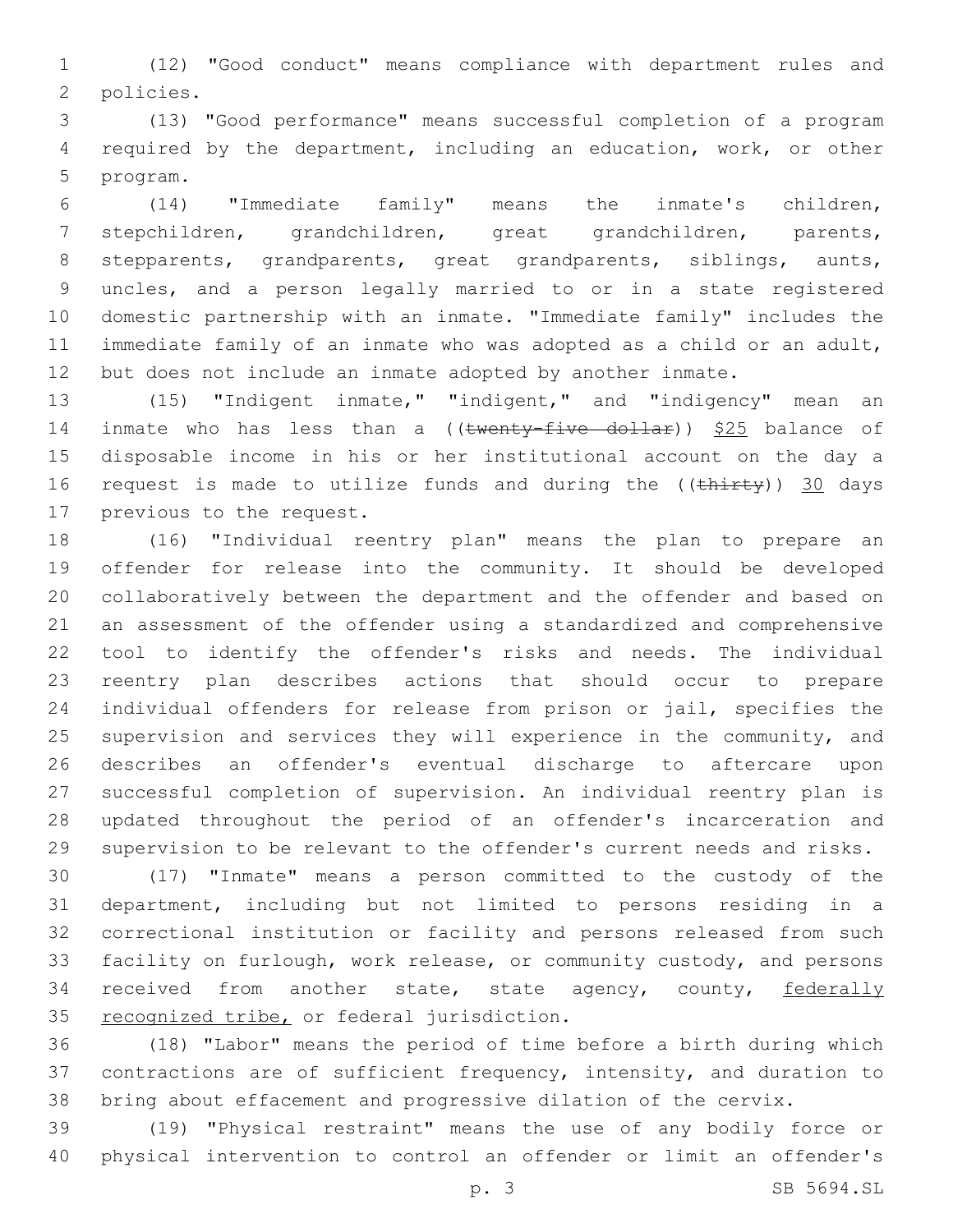freedom of movement in a way that does not involve a mechanical restraint. Physical restraint does not include momentary periods of minimal physical restriction by direct person-to-person contact, without the aid of mechanical restraint, accomplished with limited 5 force and designed to:

 (a) Prevent an offender from completing an act that would result in potential bodily harm to self or others or damage property;

 (b) Remove a disruptive offender who is unwilling to leave the 9 area voluntarily; or

(c) Guide an offender from one location to another.

 (20) "Postpartum recovery" means (a) the entire period a woman or youth is in the hospital, birthing center, or clinic after giving birth and (b) an additional time period, if any, a treating physician determines is necessary for healing after the woman or youth leaves 15 the hospital, birthing center, or clinic.

 (21) "Privilege" means any goods or services, education or work programs, or earned early release days, the receipt of which are directly linked to an inmate's (a) good conduct; and (b) good performance. Privileges do not include any goods or services the department is required to provide under the state or federal 21 Constitution or under state or federal law.

 (22) "Promising practice" means a practice that presents, based on preliminary information, potential for becoming a research-based 24 or consensus-based practice.

 (23) "Research-based" means a program or practice that has some research demonstrating effectiveness, but that does not yet meet the 27 standard of evidence-based practices.

 (24) "Restraints" means anything used to control the movement of 29 a person's body or limbs and includes:

30 (a) Physical restraint; or

 (b) Mechanical device including but not limited to: Metal handcuffs, plastic ties, ankle restraints, leather cuffs, other 33 hospital-type restraints, tasers, or batons.

 (25) "Secretary" means the secretary of corrections or his or her 35 designee.

 (26) "Significant expansion" includes any expansion into a new product line or service to the class I business that results from an increase in benefits provided by the department, including a decrease in labor costs, rent, or utility rates (for water, sewer,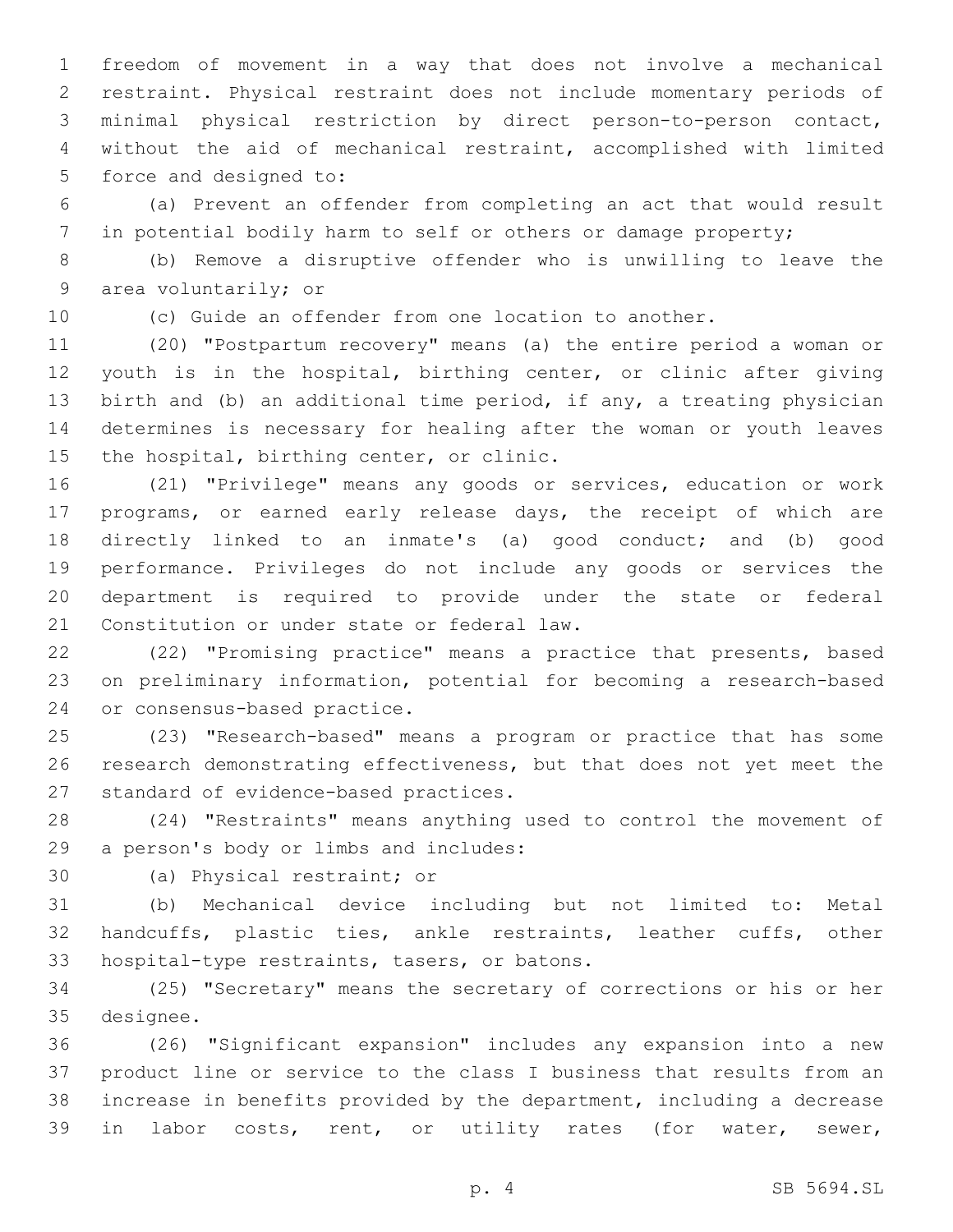electricity, and disposal), an increase in work program space, tax 2 advantages, or other overhead costs.

 (27) "Superintendent" means the superintendent of a correctional facility under the jurisdiction of the Washington state department of 5 corrections, or his or her designee.

 (28) "Transportation" means the conveying, by any means, of an incarcerated pregnant woman or youth from the correctional facility to another location from the moment she leaves the correctional facility to the time of arrival at the other location, and includes the escorting of the pregnant incarcerated woman or youth from the correctional facility to a transport vehicle and from the vehicle to 12 the other location.

 (29) "Unfair competition" means any net competitive advantage that a business may acquire as a result of a correctional industries contract, including labor costs, rent, tax advantages, utility rates (water, sewer, electricity, and disposal), and other overhead costs. To determine net competitive advantage, the department of corrections shall review and quantify any expenses unique to operating a for-19 profit business inside a prison.

 (30) "Vocational training" or "vocational education" means "vocational education" as defined in RCW 72.62.020.

 (31) "Washington business" means an in-state manufacturer or service provider subject to chapter 82.04 RCW existing on June 10, 2004.

 (32) "Work programs" means all classes of correctional industries 26 jobs authorized under RCW 72.09.100.

 **Sec. 3.** RCW 72.09.050 and 2020 c 318 s 5 are each amended to read as follows:28

 The secretary shall manage the department of corrections and shall be responsible for the administration of adult correctional programs, including but not limited to the operation of all state correctional institutions or facilities used for the confinement of convicted felons. In addition, the secretary shall have broad powers 34 to enter into agreements with any federal agency, any federally 35 recognized tribe, or any other state, or any Washington state agency or local government providing for the operation of any correctional facility or program for persons convicted of felonies or misdemeanors or for juvenile offenders. Such agreements for counties with local law and justice councils shall be required in the local law and

p. 5 SB 5694.SL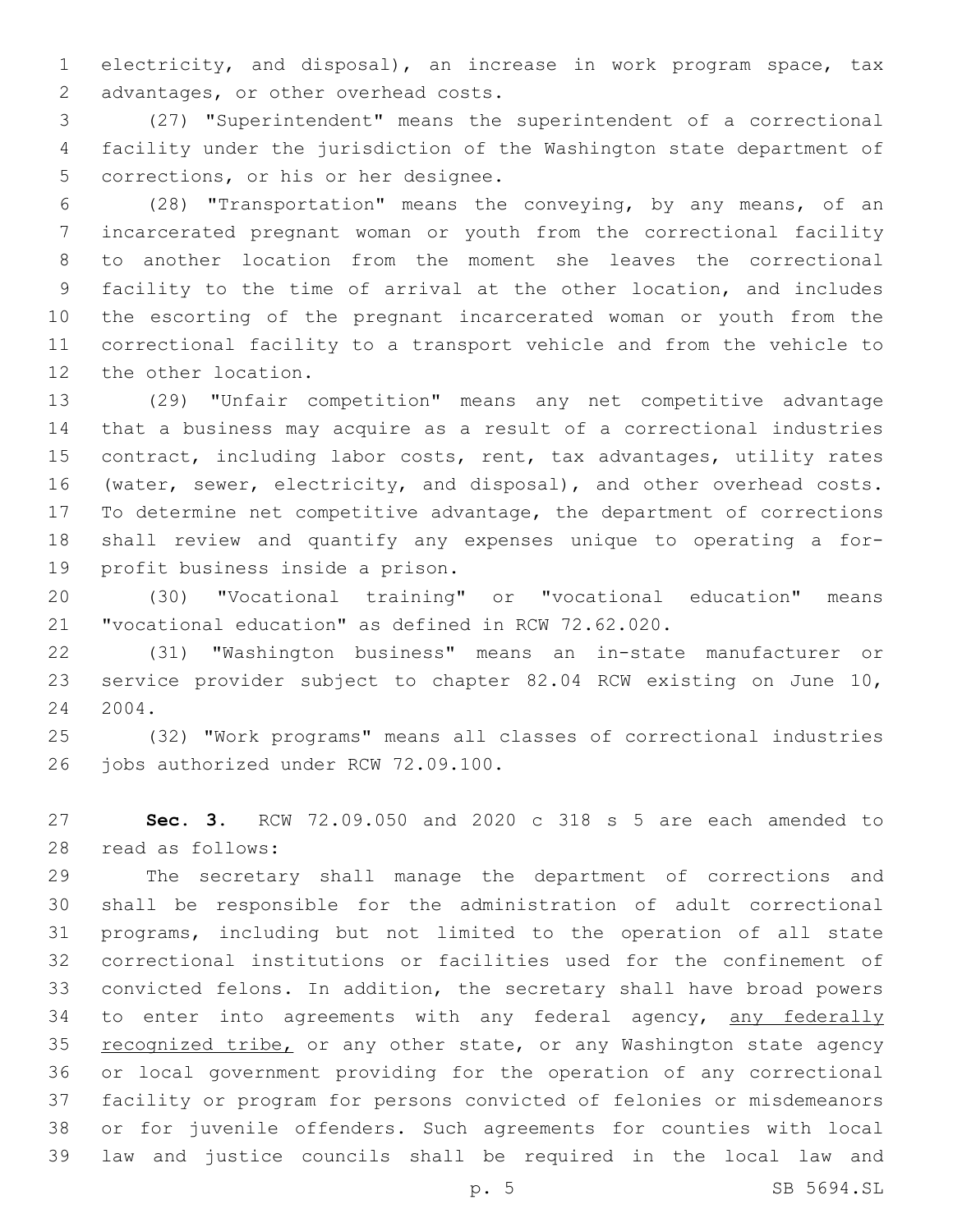justice plan pursuant to RCW 72.09.300. The agreements may provide for joint operation or operation by the department of corrections, alone, for by any of the other governmental entities, alone. The secretary may employ persons to aid in performing the functions and duties of the department. The secretary may delegate any of his or her functions or duties to department employees, including the authority to certify and maintain custody of records and documents on file with the department. The secretary is authorized to promulgate standards for the department of corrections within appropriation 10 levels authorized by the legislature.

 Pursuant to the authority granted in chapter 34.05 RCW, the secretary shall adopt rules providing for inmate restitution when restitution is determined appropriate as a result of a disciplinary 14 action.

 **Sec. 4.** RCW 72.68.080 and 1983 c 255 s 11 are each amended to 16 read as follows:

 All persons sentenced to prison by the authority of the United 18 States or of any state or territory of the United States or federally 19 recognized tribe may be received by the department and imprisoned in a state correctional institution as defined in RCW 72.65.010 in accordance with the sentence of the court by which they were tried. The prisoners so confined shall be subject in all respects to discipline and treatment as though committed under the laws of this 24 state.

 **Sec. 5.** RCW 72.68.090 and 1979 c 141 s 288 are each amended to 26 read as follows:

 The secretary is authorized to enter into contracts with the 28 proper officers or agencies of the United States, federally 29 recognized tribes, and of other states and territories of the United States relative to the per diem rate to be paid the state of Washington for the conditions of the keep of each prisoner.

 **Sec. 6.** RCW 72.68.100 and 1992 c 7 s 58 are each amended to read as follows:33

 The secretary shall not enter into any contract for the care or 35 commitment of any prisoner of the federal government, any federally 36 recognized tribe, or any other state unless there is vacant space and unused facilities in state correctional facilities.

p. 6 SB 5694.SL